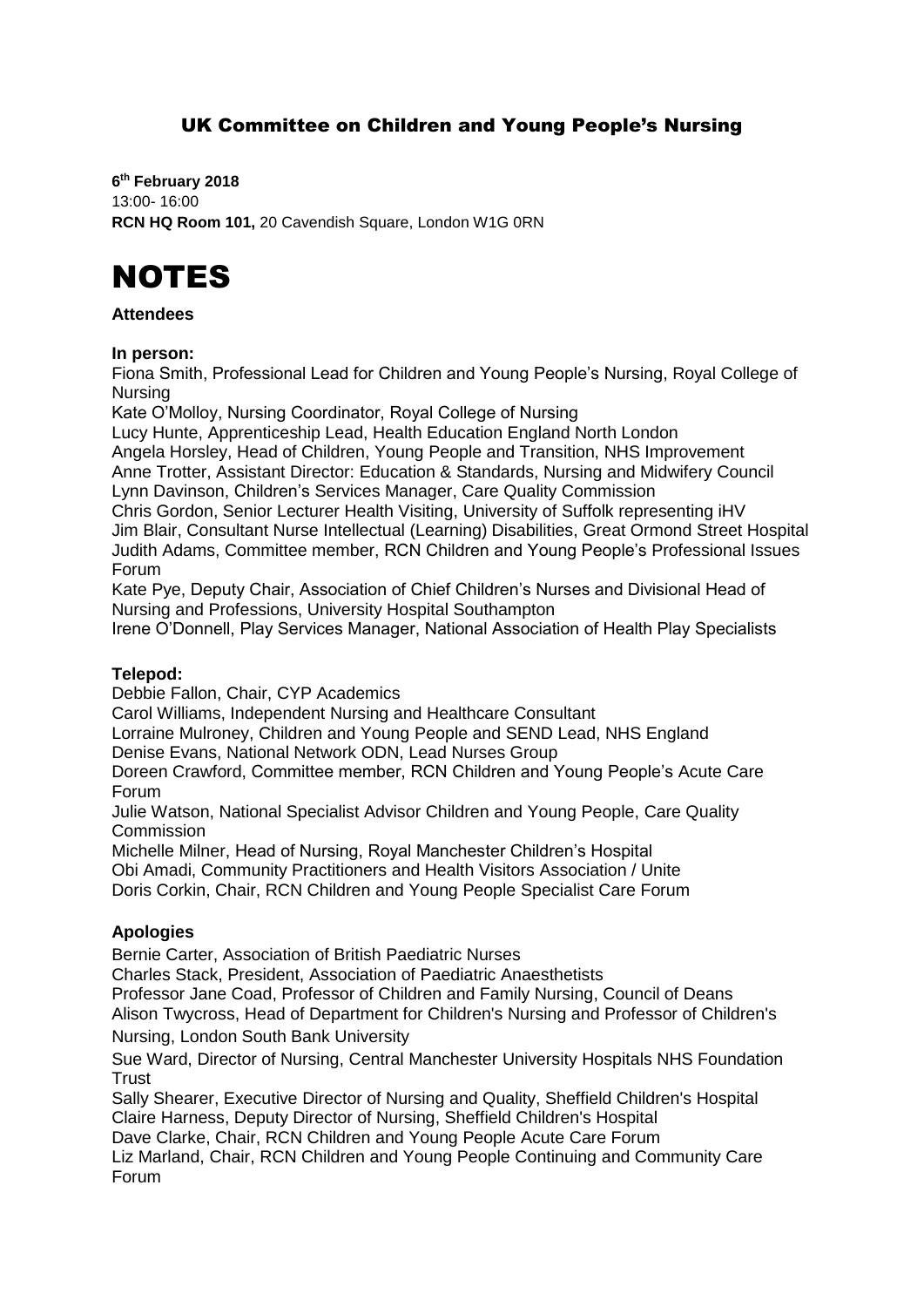Jane Hughes, Chair, RCN Children and Young People Professional Issues Forum Suzanne Watts, Chair, RCN Children and Young People Staying Healthy Forum Sue Jennings, CAMHS Transformation Lead, Royal College of Psychiatrists Sharon White, CEO, School and Public Health Nursing Association Janice Allister, Children's Lead, Royal College of General Practitioners

# **1. Welcome**

All members introduced themselves, including those joining by teleconference. Apologies were noted.

# **2. Matters arising**

No issues or concerns raised from previous meeting minutes. No actions noted at last meeting. FS highlighted that any amendments on the notes should be sent to KOM

## **3. The role of apprenticeships– Lucy Hunte, Apprenticeship Lead, Health Education England North London** *(see attached presentation)*

- LH introduced herself and updated the group on the role of the apprenticeship. The role requires substantial training - a minimum of 12 months, with 20% off the job training.
- The Apprenticeship Levy was highlighted. This is a levy on employers to fund new apprenticeships – the levy will be 0.5% of the pay bill.
- LH outlined the work being done by her colleague Samantha Donohue on progression routes which also focuses on upskilling existing staff.
- The nursing degree apprenticeship pathway covers all four fields of nursing and meets the NMC's current standards. LH highlighted that the group will reassess the role when the new NMC standards are launched.
- The apprenticeship helps employers increase commitment, with apprentices avoiding debt through 'earn & learn'.
- LH discussed the key challenges faced by the nursing apprentices affordability, NMC review of pre-registration standards, employment terms and acceptance and credibility of the pathway.
- Feedback from pilot trusts has seen concern around sustainability. Covering roles when apprentices are not in the workplace has been an issue.
- The group discussed when the apprentice programme will be rolled out. LH informed the group that HEE will endeavour to circulate keys wins and misses from the pilot trusts.
- LH updated the group that there are 13 other Apprentice Leads nationally who share best practices and provide support to trusts in their areas.

#### **4. CQC's rating of children's services requiring improvement or inadequate review– Angela Horsley, Head of Children, Young People and Transition, NHS Improvement**

- AH introduced herself and outlined the reasons why she had initiated the review.
- The five questions asked when rating children's services were highlighted– are they safe, are they caring, are they effective, are they responsive and are they well-led?
- The four ratings Outstanding, Good, Requires Improvement and Inadequate were discussed.
- AH discussed the data and highlighted that of 54 inpatient services twelve were reinspected. Four of those got worse and only two improved.
- The inspection results from the four regions, London, Midlands and East, South and North were highlighted.
- AH concluded that from the initial data highlighted that services were caring but not safe or well-led and that re-inspection does not always result in improvement.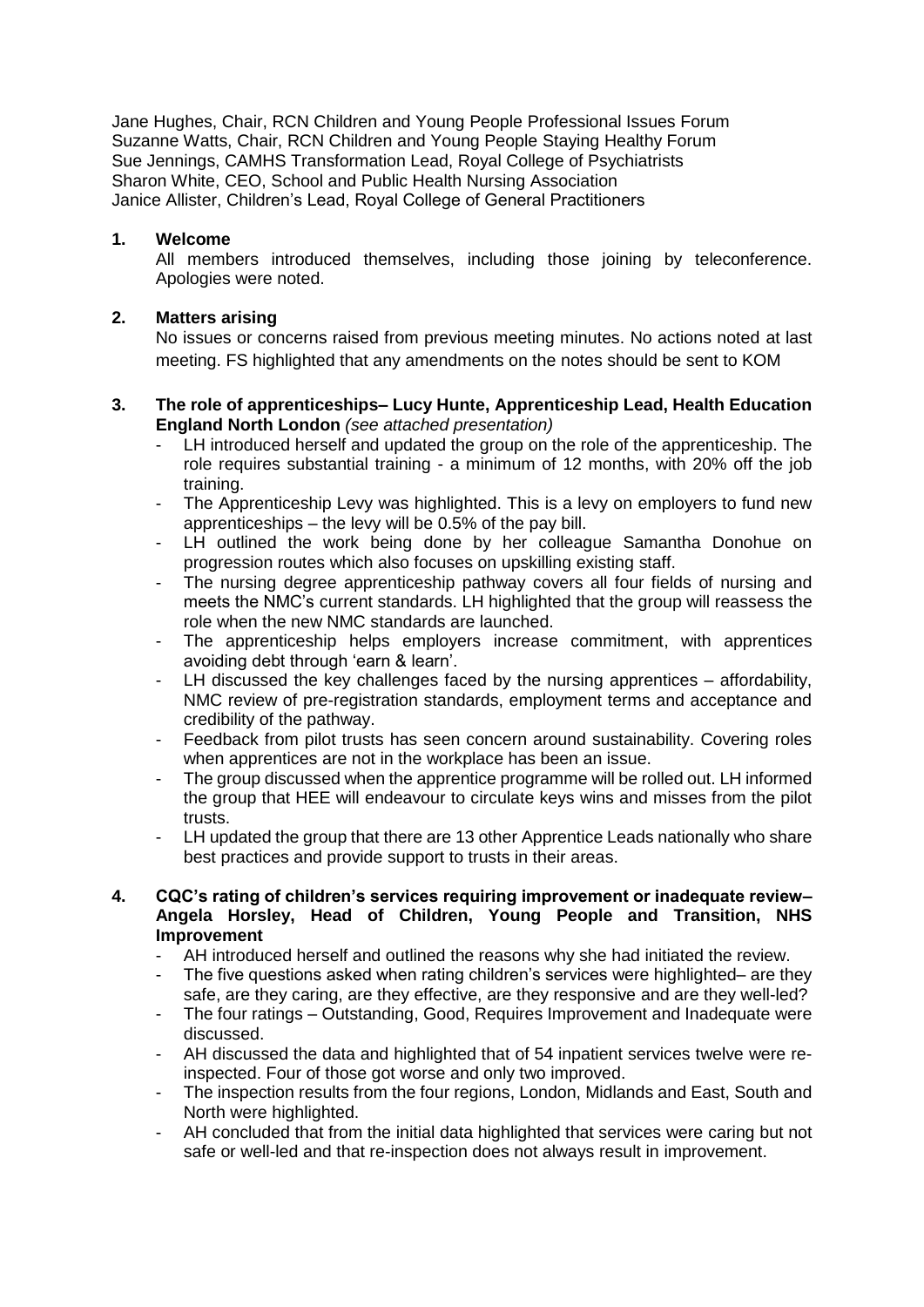- Staffing levels, incident reporting and learning from serious incidents, a lack of leadership and a lack of a CYP strategy were outlined as consistent reasons for lack of improvements.
- AH updated the group that she will be sharing the information gathered as an improvement framework with organisations. It will focus on staffing, leadership, CYP strategy and timely investigation enabling them to self-assess.

# **5. NMC pre-registration standards & prescribing – Anne Trotter, NMC**

- AT introduced herself and updated the group on the competency framework for prescribing.
- Nursing proficiencies were highlighted as not been ambitious enough. An emphasis is being placed on promotion, prevention and protection.
- AT outlined the skills and annexes, with a focus on communication and management.
- The standards apply to all four fields of nursing but should be applied in the correct context. Students gain experience but in their field of practice only.
- Feedback received so far show that simulation is not a substitute for practice.
- AT updated the group that supervision from assessment is still intended, that the mentorship programme will go and the assessor programme may not need to be NMC approved.
- AT informed the group that the project is in the final stages and currently going through legal review.
- Annex A has been completed. More issues have arisen with Annex B, these issues included questions concerning if it is right to expect people in the field to do it? Raising issues about technical skills e.g. cannulas, suctioning.
- The NMC will regulate the nursing associate role in England, going out to consultation later this year.
- AT highlighted that the apprentice scheme has no professional regulator and will be employer led.
- The nurse apprentices need to meet NMC standards, however AT hoped this should not impact funding.
- AT informed the group that the apprenticeship will take longer than a degree four years versus three years. AT highlighted it would be cheaper to fund the student on a three year degree.
- The nursing associate is going to council on  $27<sup>th</sup>$  March 2018. Papers will be published and launched in May 2018. AT is hopeful that this will include case studies.

#### **Nurses and health visitor update – Lynn Davinson, Children's Services Manager, Care Quality Commission** *(see attached presentation)*

- LD introduced herself and updated the group on the work of the CQC.
- The CQC is the regulator for any provider registered under the Health and Social Care Act 2008 for carrying on regulated activities.
- It was highlighted that school nurse and health visitors are at the bottom of every inspection by the CQC.
- Providers can only register if they carry out regulated activities which are specified in Schedule 1 of the Health and Social care act 2008 (Regulated Activities) Regulations 2014.
- Schedule 2 was outlined and LD informed the group that this is so specific that very few school nurses or health visitors come under this category.
- LD discussed the difference between regulated activities and public health functions. She highlighted that every Local Authority running a school nurse or health visitor service needs to be registered – it is not the person that needs to be registered, it is the activity.
- LD discussed the different ways the CQC inspects- Acute services inspections, special reviews – single agency, multi-agency inspections and thematic reviews.